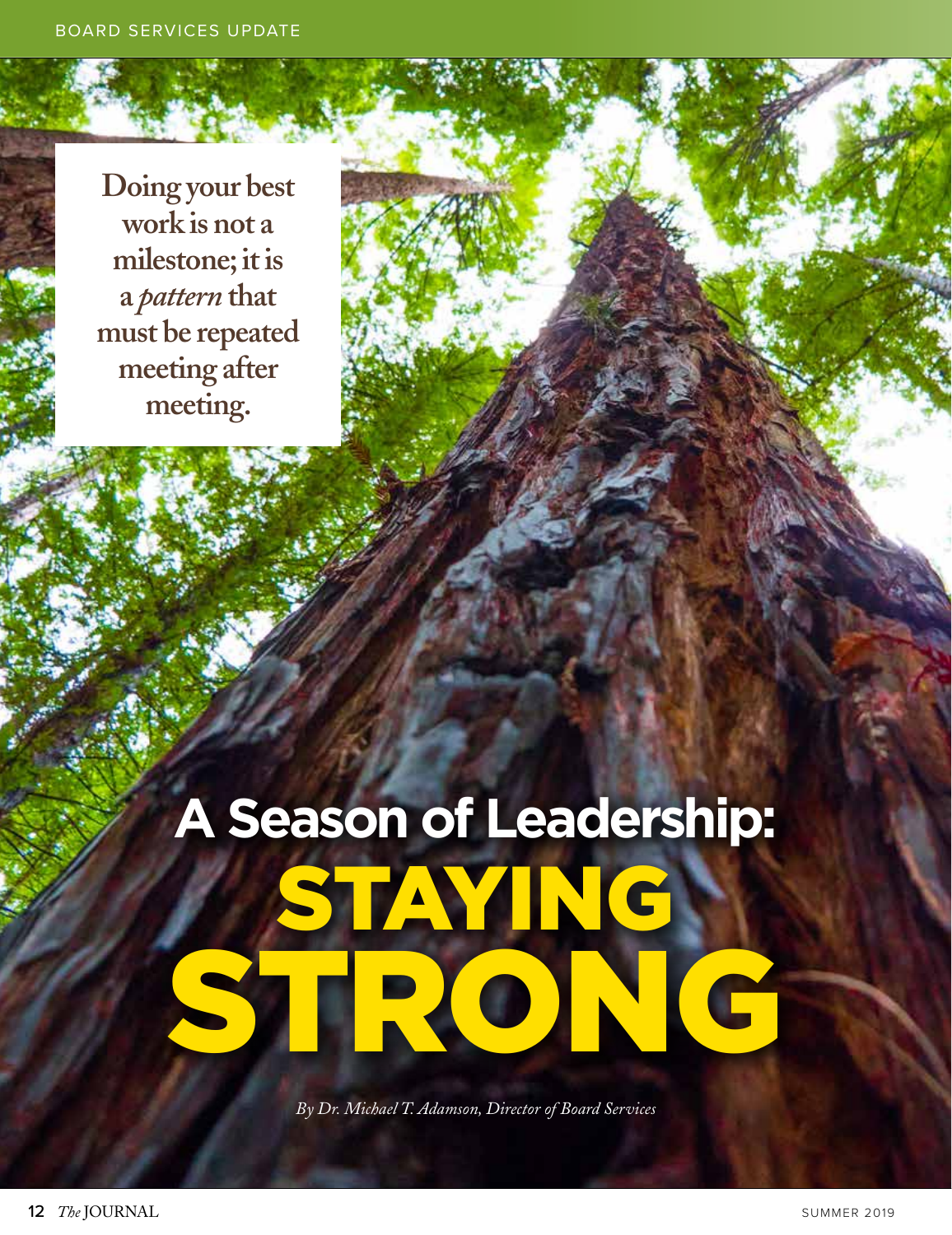



grew up with the knowledge that our world i<br>
highly competitive. Many of us were taught<br>
as youngsters that getting ahead takes hard<br>
work; that you cannot get ahead without making grew up with the knowledge that our world is highly competitive. Many of us were taught as youngsters that getting ahead takes hard sacrifices; or, you must earn your way, pay your dues, and so on. Those key-to-success life lessons largely proved to be true and anyone driven to reach personal and professional objectives can attest to the struggle and/or personal sacrifices necessary to reach those goals.

Likewise, for a school board to become an

*effective* school board requires a well-defined process of governance combined with a legacy mind-set. It is obvious what we mean when we speak of well-defined processes. We understand that processes are much like assembly instructions. If you follow the instructions carefully, performing each step and not omitting any, the finished product will look and perform as you expect it to, or as it was advertised it would. But, what in the world is a *legacy* mindset?

I like to refer to a legacy mindset as *governing with the end in mind*. The *end* I refer to is not merely the conclusion of a process of decision making or the final step when working to meet a district goal, or the successful launch of a project. Governing with the end in mind speaks to the effect of decisions long after the decision is rendered, long after the initial impact of a decision is realized.

Governing with the end in mind helps ensure that both short and long-term consequences are considerations in every decision. Governing with one eye on the future is essential in public school oversight. Of course, learning and then applying these leadership and decision-making attributes as a school board member can be a trying experience and not every school board reaps the benefit of that collective effort.

Occasionally, a school board will rise like a phoenix from the ashes and shine brilliantly for a time, only to fall as quickly into old governance habits. But there are a few who will not allow the immediate success of good governance to deter its resolve to sustain those good habits, even when it is most difficult. It is those school boards we see climb to the pinnacle of the governance ladder and take up residence. Those are the boards to emulate; they represent a standard of governance that is appropriate for all boards, regardless of district size, socio-economic standing or academic ranking.

Climbing to the top of the mountain may require huge effort and determination, but the process of getting to the top and then staying on top, requires a different, strategy to be successful. The key is that both strategies are intentional. A school board does not accidentally do exceptional work, or accidentally sustain a high level of governance proficiency. No one denies that good fortune contributes to an atmosphere where schools can more easily prosper, but good fortune is never the reason for exceptional work and good governance, it is the benefit. There will always be peaks and valleys reflecting seasons of prosperity and times of trial. However, laying a foundation of good governance and then building upon that